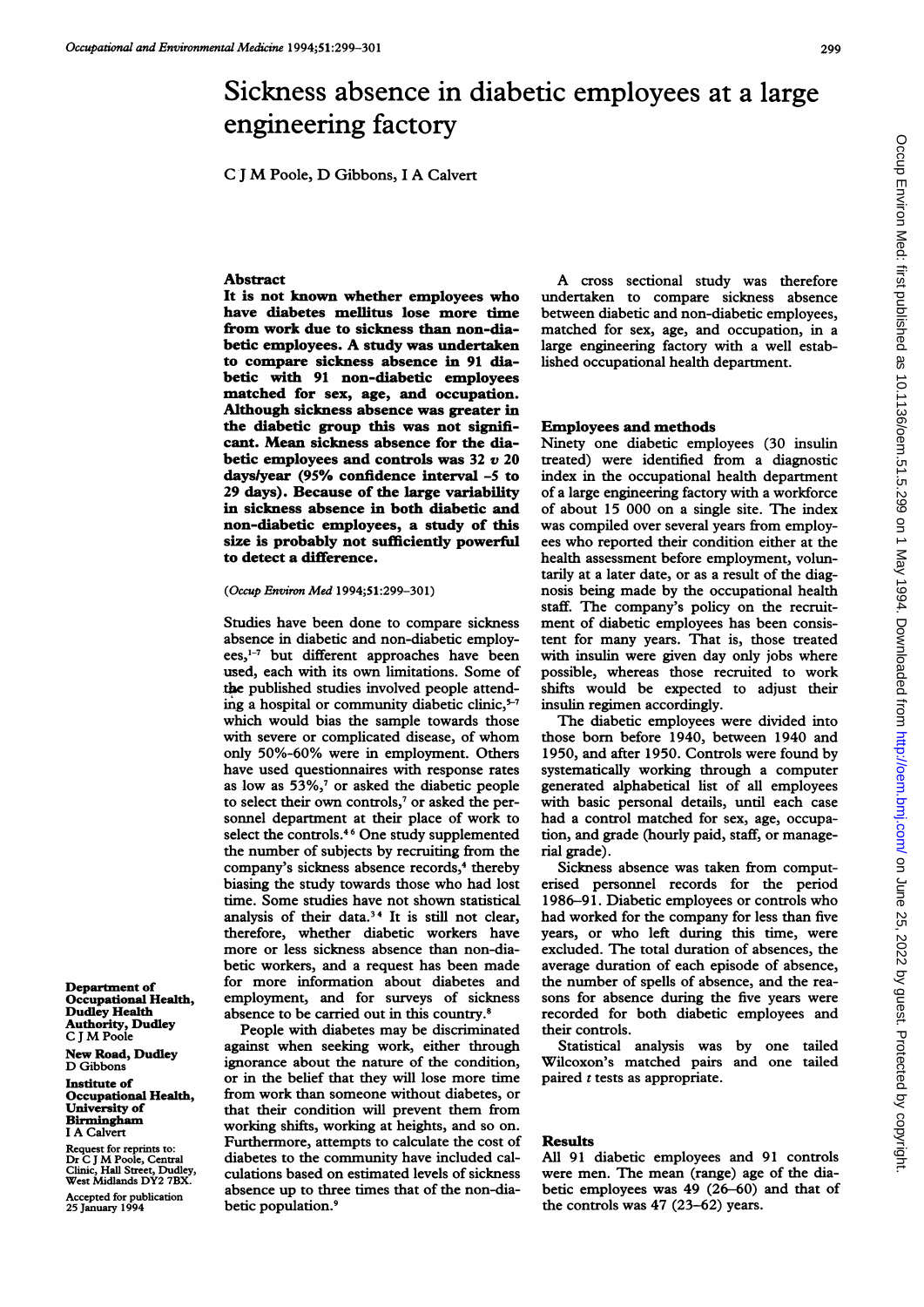Table 1 Duration of time off (dayslyear)

|                   | n  | Median | IOR     | Mean (SD) |
|-------------------|----|--------|---------|-----------|
| Born before 1940: |    |        |         |           |
| Diabetic men      | 55 | 11     | 26      | 35 (71)   |
| Controls          | 55 | 14     | 25      | 29 (55)   |
| Born 1940-50:     |    |        |         |           |
| Diabetic men      | 21 | 8.6    | 20      | 27 (60)   |
| Controls          | 21 | $1-0$  | 8.8     | 7.0(12)   |
| Born after 1950:  |    |        |         |           |
| Diabetic men      | 15 | 6.4    | 24      | 27 (49)   |
| Controls          | 15 | 1.4    | $5 - 4$ | 3.4(4.0)  |
| All ages:         |    |        |         |           |
| Diabetic men      | 91 | 9.4    | 25      | 32 (65)   |
| Controls          | 91 | 5.6    | 21      | 20 (45)   |

 $IOR = interquartile range.$ 

Table <sup>1</sup> shows the duration of absence in days for all ages as well as the duration of absence stratified by age for diabetic employees and controls. The mean time off work was 32 v 20 days/year respectively (95% confidence interval (95% CI)  $-5.0$  to 29 days). The median time off sick for diabetic employees and controls was  $9.4 v 5.6$  days/year ( $Z =$  $-1.53$ , p = 0.06). The failure to reach significance may be because there is no difference in sickness absence, but given the large apparent difference in mean sickness absence (12 days), it is possible that the study was insufficiently powerful to detect a difference because of the large variability in time taken off work (from 0 to 365 days/year) by both diabetic men and controls.

Table 2 shows the duration of each spell and number of spells of absence over the five year period for all ages and stratified by age for diabetic employees and controls. The median duration of each period of absence was 12 v 9.3 days respectively  $(Z = -1.51, p =$ 0-07), but for those born between 1940 and 1950 the median duration of absence was longer in the diabetic employees,  $11 v 40$ days  $(Z = -1.88, p = 0.03)$ . Although the median number of spells of absence was similar for all age groups in both diabetic employees and controls, in those born after 1950 the median number of spells of absence was significantly more in the diabetic employees  $(3.0)$  $v 1.0; Z = -1.80$ ,  $p = 0.04$ ), due to three subjects having long and repeated absences because of knee problems.

The mean numbers of days lost from work by all diabetic employees and controls/year, according to diagnosis on the sick note, were

Table 2 Duration of and number of spells of absence

|                   | Duration of each spell of absence (days) |        |            | No of spells of absence (1986–91) |     |
|-------------------|------------------------------------------|--------|------------|-----------------------------------|-----|
|                   | n                                        | Median | <b>IQR</b> | Median                            | IQR |
| Born before 1940: |                                          |        |            |                                   |     |
| Diabetic men      | 55                                       | 13     | 23         | $2 - 0$                           | 5.0 |
| Controls          | 55                                       | 13     | 30         | $3-0$                             | 4.0 |
| Born 1940-50:     |                                          |        |            |                                   |     |
| Diabetic men      | 21                                       | 11     | 19         | 4.0                               | 5.0 |
| Controls          | 21                                       | $4*$   | 8.7        | 2.0                               | 4.0 |
| Born after 1950:  |                                          |        |            |                                   |     |
| Diabetic men      | 15                                       | 9.3    | 20         | 3.0                               | 5.0 |
| Controls          | 15                                       | 6      | 9          | $1.0*$                            | 2.0 |
| All ages:         |                                          |        |            |                                   |     |
| Diabetic men      | 91                                       | 12     | 22         | 3.0                               | 5.0 |
| Controls          | 91                                       | 9.3    | 22         | 2.0                               | 3.0 |

p < 0-05

 $IQR =$  interquartile range.

respectively 838 v 382 for diabetes or cardiovascular disease, 420 v 321 for infections, 423  $v$  292 for injuries, and 44  $v$  411 for miscellaneous causes, mainly psychological ill health.

## **Discussion**

This study suggests that diabetic employees may have more sickness absence than nondiabetic employees. Although the differences did not reach significance, there was a consistent trend within subgroups towards those with diabetes losing more time from work. The mean number of days lost/year by diabetic employees was 32. This is higher than in previous studies,<sup>45</sup> possibly in part due to the culture of the organisation, in which the work is paced and monotonous and traditionally associated with levels of sickness absence higher than the industrial average. Interestingly four of the diabetic and one of the non-diabetic employees had been absent from work for more than four years. This was because it was the company's policy not to end the contracts of employment of employees who were not in receipt of company sick pay. Conversely, eight diabetic and four nondiabetic employees had lost no time from work due to sickness during the five year period of study. The increased number of days lost because of cardiovascular disease and infections in the diabetic group is not surprising, but the low number of days lost with psychological illness is worthy of further study.

The 91 diabetic men in this study represent 06% of the workforce, which is less than the often quoted prevalence for diabetes of 1%- 2% in the general population. This difference is not surprising as the figure for the general population includes those with diabetes who are too ill or too old for employment. Furthermore there may have been <sup>a</sup> bias towards recruiting non-diabetic employees as most of the hourly paid jobs involved working shifts and diabetic workers have traditionally been discouraged from working shifts on the grounds that this would prevent good glycaemic control.

A recent study has shown that insulin treated diabetic employees can work shifts without compromising the control of their diabetes, although better education and more flexibility in the way in which the insulin is taken is needed.'0 For example, when insulin is taken twice daily the injections should be advanced for early shifts, delayed for late shifts, and reversed for night shifts, so that the larger dose is taken before the night shift.

It is possible that the sample of diabetic employees in this study was biased towards those with a more severe form of diabetes, as they presumably would have come more readily to the attention of the occupational health department than those with less severe disease but sickness absence records were not used to recruit subjects for the study. Also, it is likely that some diabetic employees were not known to the occupational health department. If it is assumed that the variables from our data are